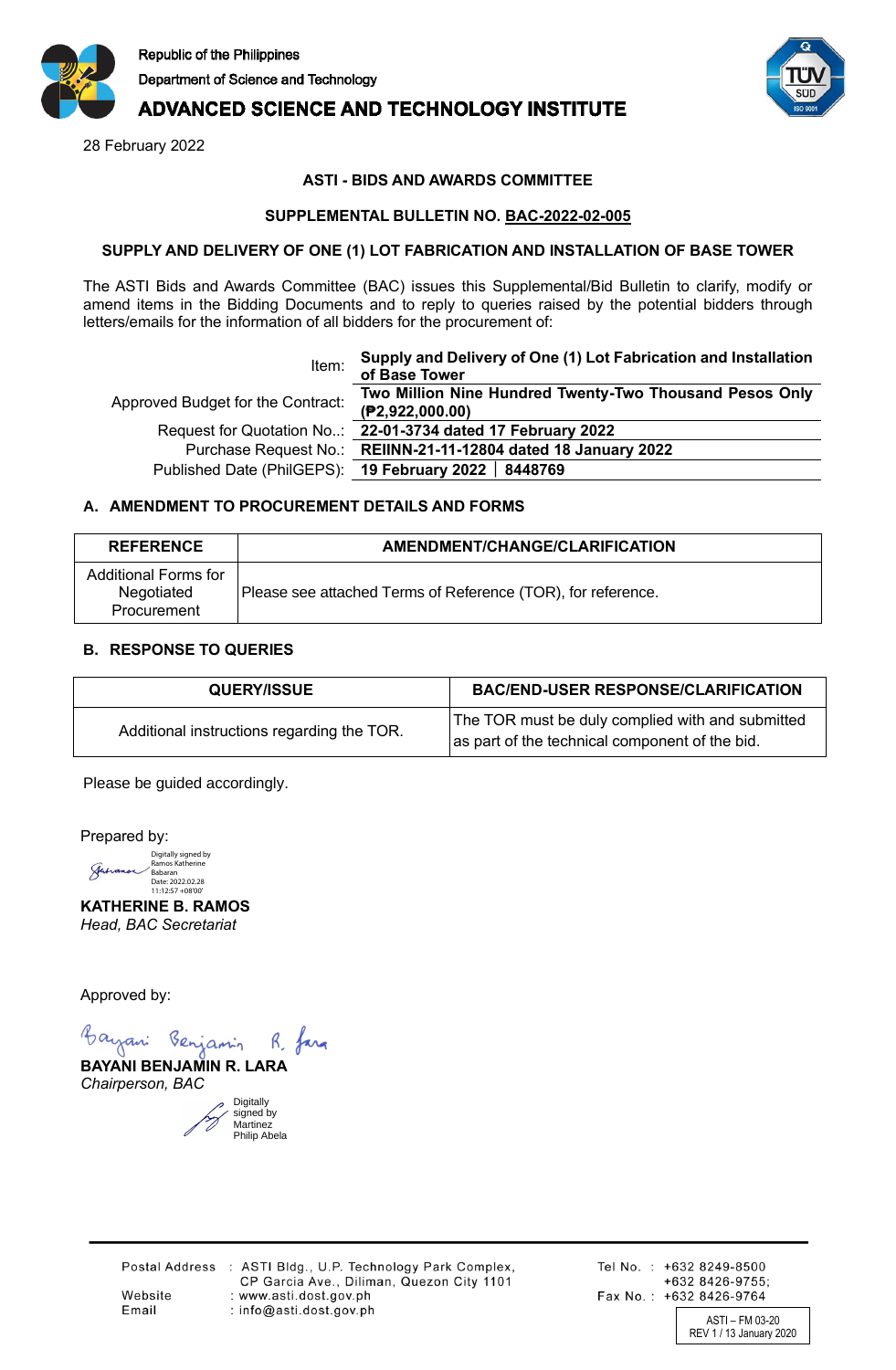*Resilient Education Information Infrastructure for the New Normal Project*

## **TERMS OF REFERENCE Fabrication and Installation of Base Tower & Other Requirements** *As of 18 January 2022*

## **1. Rationale**

The COVID-19 global pandemic has radically altered our way of life. Given the threat of the disease, many educational institutions across the world have resorted to virtual, nonface-to-face modes of interaction and content delivery to prevent the spread of the disease.

As directed by the President in his July 2020 SONA, "to come up with an integrated program and implementation mechanism to ensure that these TV frequencies are fully utilized by the government for the utmost benefit of the Filipino people," the Philippine government, through the DOST-Advanced Science and Technology Institute (DOST-ASTI) is currently working on a research project entitled **"Resilient Education Information Infrastructure for the New Normal"**.

The focus of the project is to develop innovative solutions utilizing UHF TV channels to support remote education and to provide internet connectivity since face-to-face classes are not yet allowed in the Philippines. As a requisite to this project, a 12-meter tower shall be installed as part of a low-cost, small-scale LTE base station to be deployed in two identified rural areas in the country. Hence, this would need the relevant professional services for the fabrication, installation, and deployment of the base station tower.

## **2. Scope of Work**

The service provider must be able to provide the following:

- 2.1.Supply, Fabrication, Delivery and Installation of Base Tower (PhP 2,200, 000)
- 2.2.Supply, Fabrication, Delivery and Installation of Base Tower Perimeter Fence and Equipment Storage Area (PhP 393,000)
- 2.3.Preliminary Engineering Design, Survey and Professional Consultations (PhP 329,000)

## **3. Detailed Specifications**

## **3.1. Fabrication and Installation of Base Tower (Php 2,200,000)** 3.1.1. **Fabrication of Base Tower**

3.1.1.1. Supply, fabrication, galvanization, & installation of guyed tower made of GI pipe, complete with stiffener plates, splice plates, web bars and all accessories as required in the attached base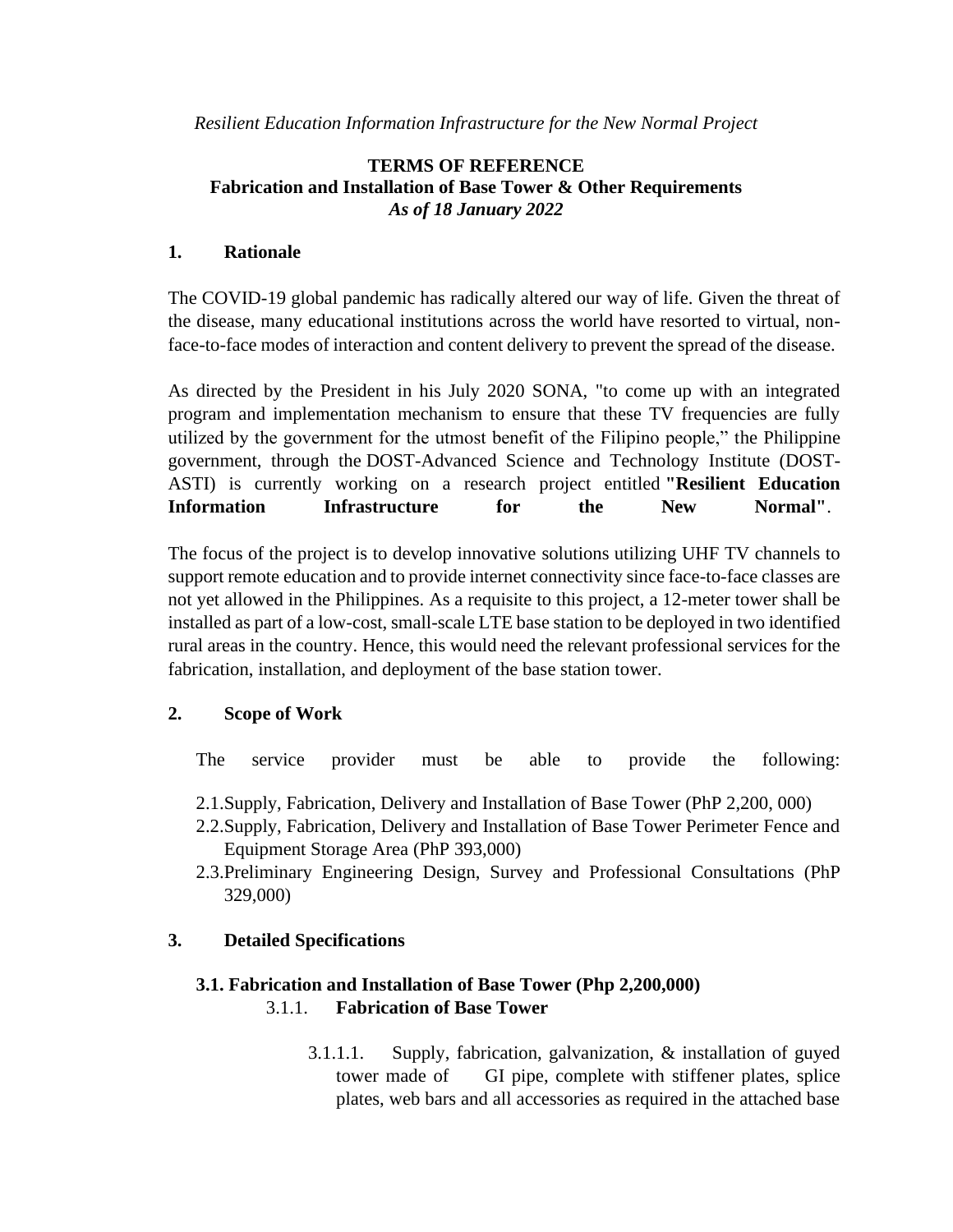tower design and specification (*Note: Original design is a property of UP-VBTS Project and CHED. Permission to use the design has been approved.)*

- 3.1.1.2. Fabrication of 3000 x 16 mm dia. ground rods, copperclad steel embedded to the ground, including cad weld connection to the grounding wire
- 3.1.2. Installation of Base Tower
	- 3.1.2.1. The LTE Base Stations are expected to be installed in two locations:
		- Site 1 is in Tanay, Rizal (final location shall be provided)
			- Site 2 is in Doña Remedios Trinidad, Bulacan (final location shall be provided)
	- 3.1.2.2. Utilize the conceptual design, technical aspects, and details given by DOST-ASTI for a small-scale LTE base station tower and identify the scope of physical components and structures, specific outputs and requirements of the structures, and proposed methods of installation as necessary. (See attached design details and list of materials for fabrication for reference)
	- 3.1.2.3. Review the space plan / allocation initially prepared by the DOST-ASTI and if necessary, prepare a revised/alternate space plan/allocation, while taking into consideration the plans for the infrastructure and, and the available budget.
	- 3.1.2.4. Undertake value engineering / value analysis on, among others, the type of structure and utilities (mechanical, electrical, and electronic).
	- 3.1.2.5. Proposal should include the following services:
		- a. OH & Supervision
		- b. Mobilization/Demobilization
		- c. Temporary Facility
		- d. Temporary Approach Road (as needed)
		- e. Supply and Installation of Lighting Rod (5/8" x 36" Stainless Steel)
		- f. Excavation works, includes all necessary equipment, dewatering, hauling and disposal of surplus materials (Ordinary soil)
		- g. Equipment Rentals
		- h. Rebar, includes fabrication, cutting, bending and installation
		- i. Supply & Installation of Anchor Bolts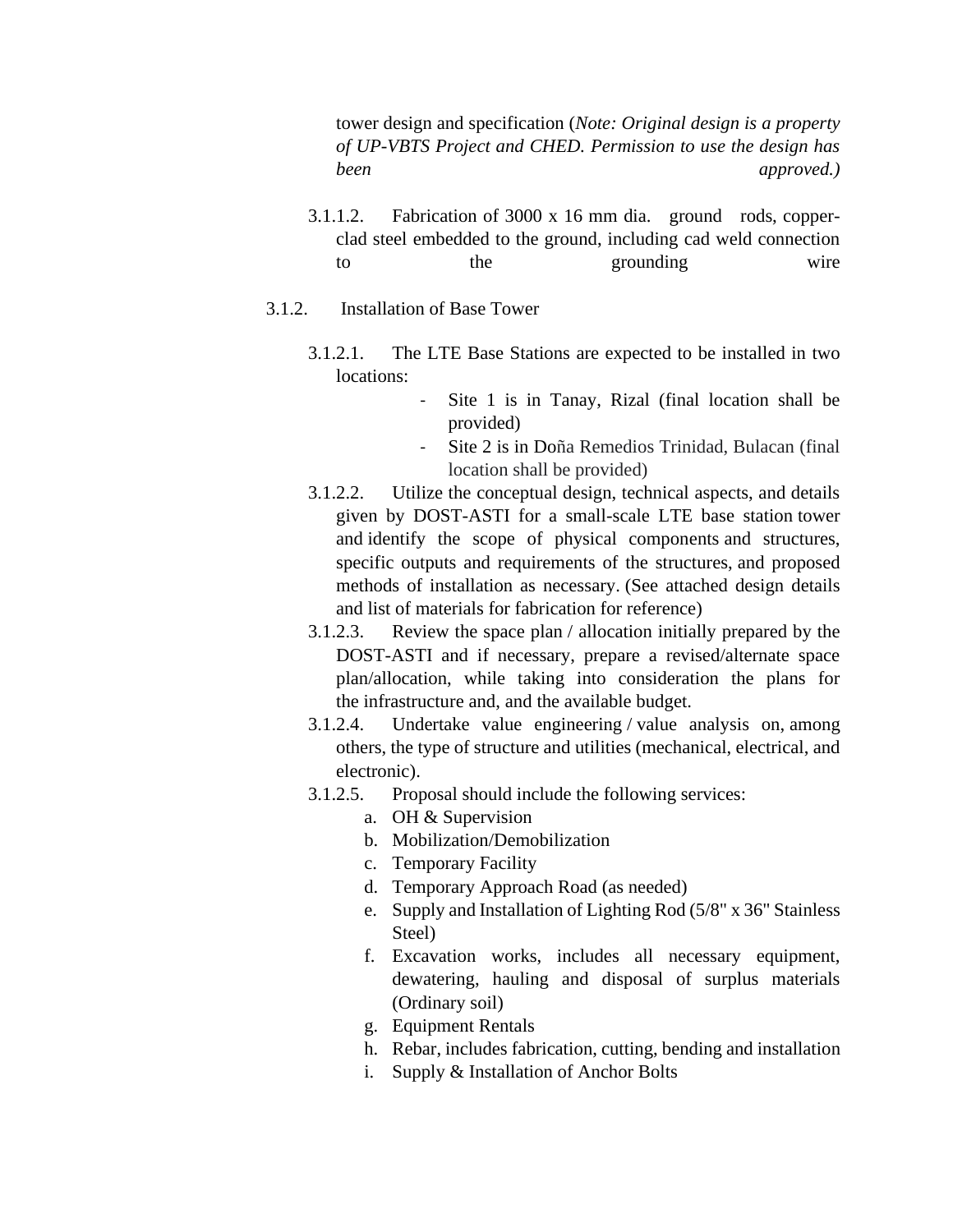- j. Concreting Works with concrete compressive strength of 20.7 MPa
- k. Backfilling Works
- l. Installation of Tower/Tower Erection Works, installation of all tower parts
- m. Supply and installation of 20mmØ IWRC (205KN) guy wires including eyelet and assembly
- n. Electrical Grounding/ Tower Electrical and grounding works
- o. Site Development and Grounding works
- p. Supply, fabrication, galvanization, & installation of cable ladder complete with galvanized.
- q. Paving of land
- 3.1.2.6. Supplier must comply with all the standards, procedures, and requirements imposed by relevant government agencies prior to the installation of the Base Tower, including but not limited to:
	- 3.1.2.6.1. National Building Code
	- 3.1.2.6.2. Philippine Electrical Code 2017
	- 3.1.2.6.3. Other relevant local ordinances and government policies and circular, as applicable
- 3.1.2.7. Prepare the necessary engineering works (based on recommended Codes/Standards) for the following:
	- 3.1.2.7.1. Structural / Civil Works;
	- 3.1.2.7.2. Mechanical Works; and
	- 3.1.2.7.3. Electrical and Equipment Grounding Plan, if applicable
- 3.1.2.8. Prepare the design parameters by considering the following features of the Base Tower and the survey site area:
	- 3.1.2.8.1. Base Tower is **12 m in height**, with proper earth grounding.
	- 3.1.2.8.2. The tower should maintain structural integrity for at least 10 years and can withstand winds up to 185 kph or greater. The loading specification must bear equipment weight of at least 150 kg.
	- 3.1.2.8.3. The site area should be at least **8 m x 8 m**, which may vary for the two sites.
	- 3.1.2.8.4. Initial design is trussed tower, but supplier/contractor can recommend an existing design, for approval of DOST-ASTI.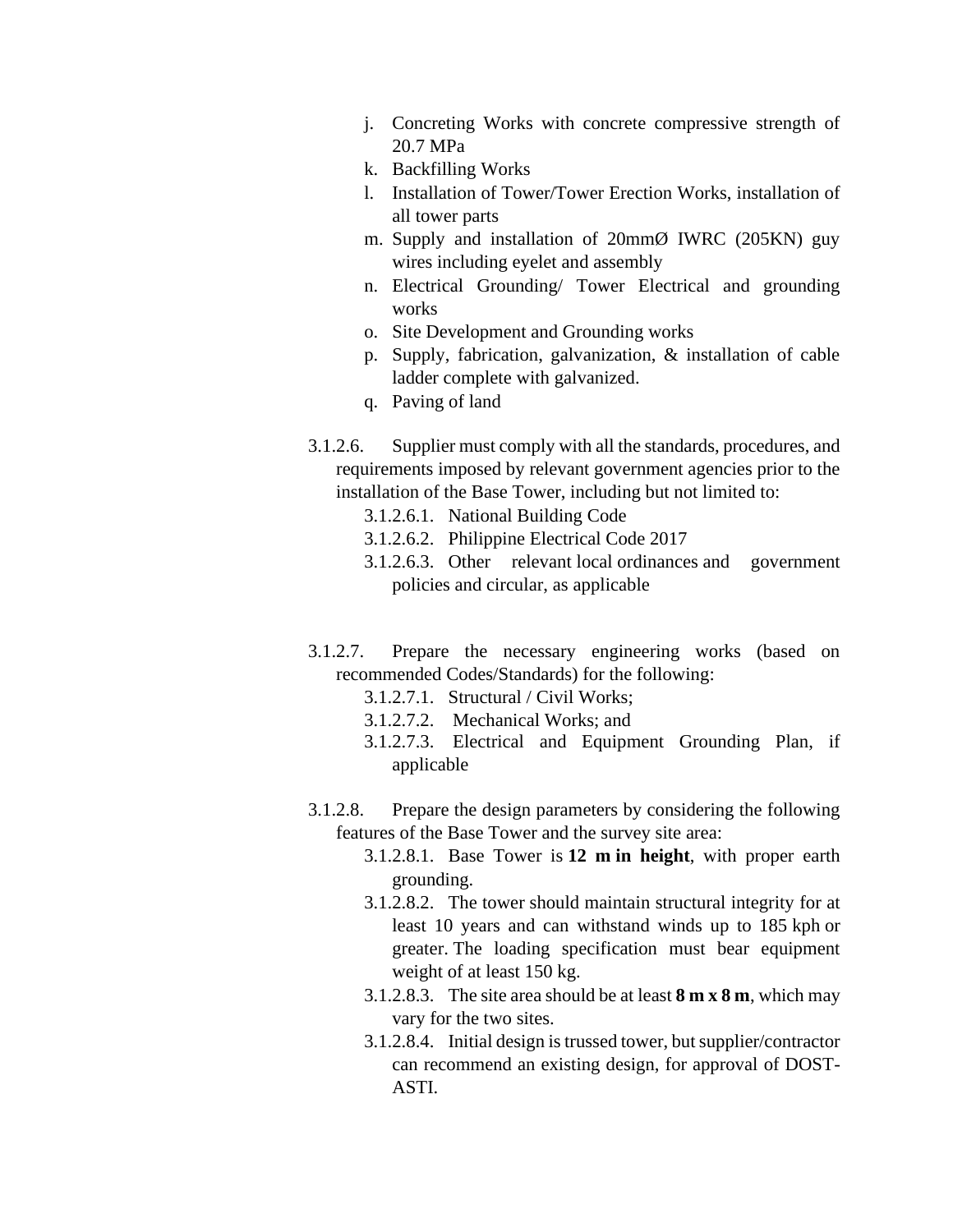3.1.2.8.5. Installation of UL-certified Lightning Protection System (LPS) in each tower. An LPS set shall include an air terminal with at least 1 inch diameter x 3m length copper bonded conventional rod paired with an air terminal base, or a copper base plate connected to a down conductor made from bare copper wire with  $100 \text{ mm}^2$  size and  $12$ -meter length, and a ground rod and ground clamp for proper earth termination.

## **3.2. Supply, Delivery, and Installation of Base Tower Perimeter Fence and Equipment storage Area (PhP 393,000)**

- 3.2.1. The following are the design parameters for the perimeter fence and equipment storage area for Site 1 and Site 2:
	- 3.2.1.1. The perimeter fence should be installed using galvanized metal.
	- 3.2.1.2. The total area of fence should have a dimension of **8 x 8 m<sup>2</sup>** and a height of **1.5 m**.
	- 3.2.1.3. The fence should have a steel gate.
	- 3.2.1.4. Equipment storage should have an area of **1.5 m by 1.5 m.**
	- 3.2.1.5. It should be properly grounded by copper rod and should have a built-in equipment cabinet.
	- 3.2.1.6. The supplier must create/provide their own storage area during installation.
	- 3.2.1.7. Final design of the structure shall be provided by the DOST-ASTI.

### **3.3. Logistics and Manpower (applicable to 3.1 and 3.2)**

- 3.3.1. The contractor shall be responsible for the loading and transport of the equipment and components from DOST-ASTI / supplier's warehouse to the deployment site.
- 3.3.2. Provide a vehicle for the lifting and laying down of the equipment.
- 3.3.3. Provide tools and equipment for the assembly and deployment of the equipment.
- 3.3.4. Truck, tools, equipment shall be made available by the contractor throughout the deployment period. Any excess payments on rental fees (vehicles and equipment, if outsourced) due to extensions shall be covered by the supplier/contractor.
- 3.3.5. In the event that the current vehicle used encountered malfunctions or breaks down, a backup vehicle should be readily available at no additional cost to the government to avoid delays in the installation schedule.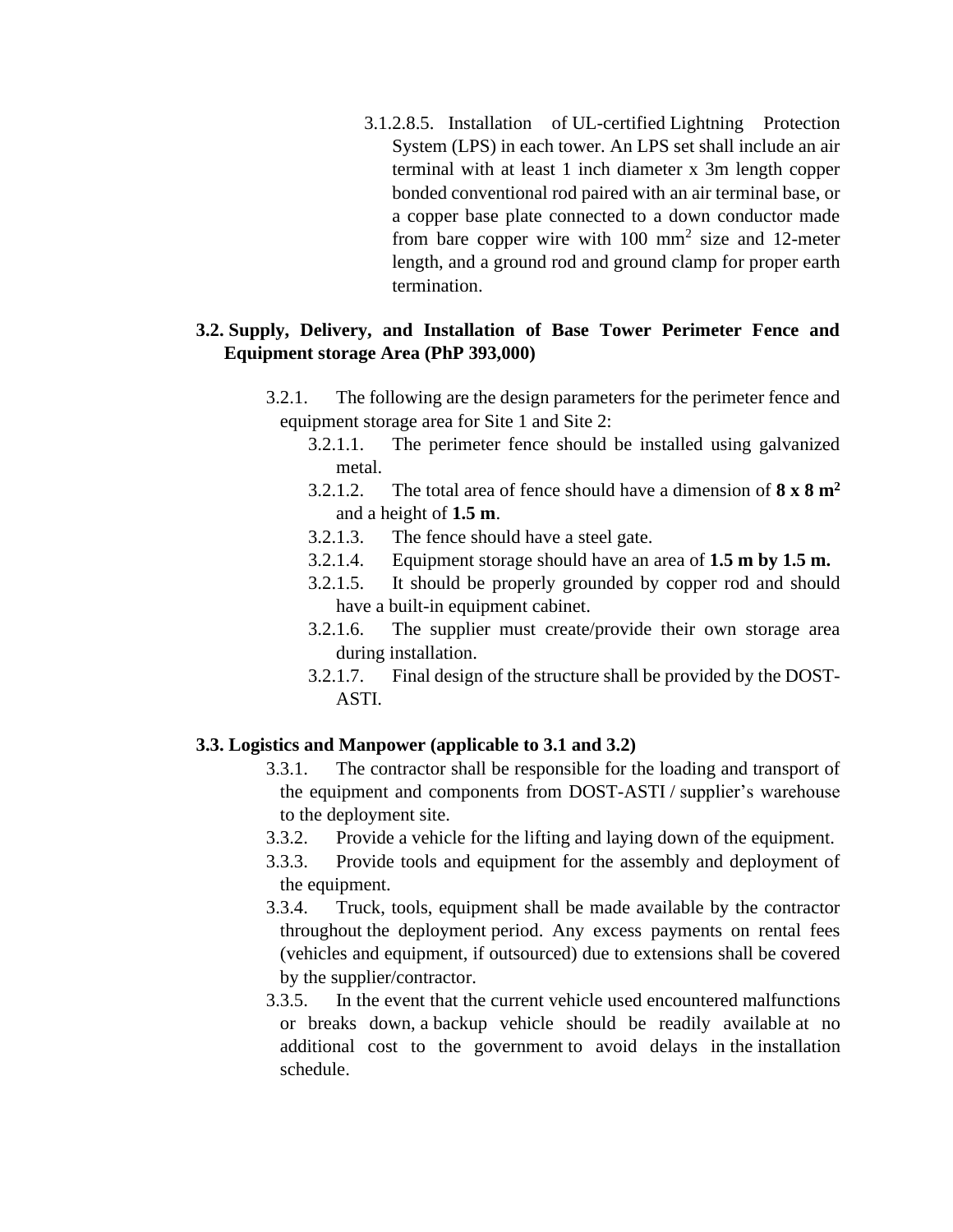- 3.3.6. Provide manpower for the assembly of the base tower in the identified sites, including the provision of required protective/safety gears and documents for LGU inspection (COVID-related forms, list of safety gears provided through the contractor, etc.)
- 3.3.7. Provide meals, lodging, and other allowances to all assigned personnel engaged by the contractors/supplier.

## 3.4.**Preliminary Engineering Design, Survey and Professional Consultations (Php 329,000.00)**

- 3.4.1. Conduct engineering surveys and tests at the chosen sites provided by the DOST-ASTI to comply with the requirements of the concerned LGU in building the tower structure, perimeter fencing and equipment storage area, including but not limited to:
	- 3.4.1.1. Soil boring tests,
	- 3.4.1.2. Seismic analysis,
	- 3.4.1.3. Site investigation and measurement, including the boundaries of the property, elevations and contours, location, improvements and existing utilities and other pertinent data on infrastructure
- 3.4.2. The winning bidder is required to facilitate and coordinate with the concerned Local Government Units and relevant National Government Agencies regarding building permits and other relevant documents, and requirements prior to, during and after installation, and pay the corresponding fees as required.
- 3.4.3. The winning bidder shall provide all design requirements (including printing and signing of documents by qualified personnel) necessary in the processing of permits
- 3.4.4. The DOST ASTI shall provide assistance and support in the processing of all necessary permits and requirements prior to installation of equipment.

### 4. **Warranty, Support Service, and Liability**

- 4.1. The supplier should issue a statement of limited warranty to cover defects in materials and workmanship for 60 days after the date of completion at no cost incurred to DOST-ASTI.
- 4.2. Support service must be available at least 9 hours per day, Monday to Friday (including holidays), during business hours, 9AM-6PM Philippine Standard Time (UTC+8) and must respond within 72 hours. Support service shall include answering queries regarding the installations and acknowledgement of receipt of any documentation from DOST-ASTI regarding the installations. Concerns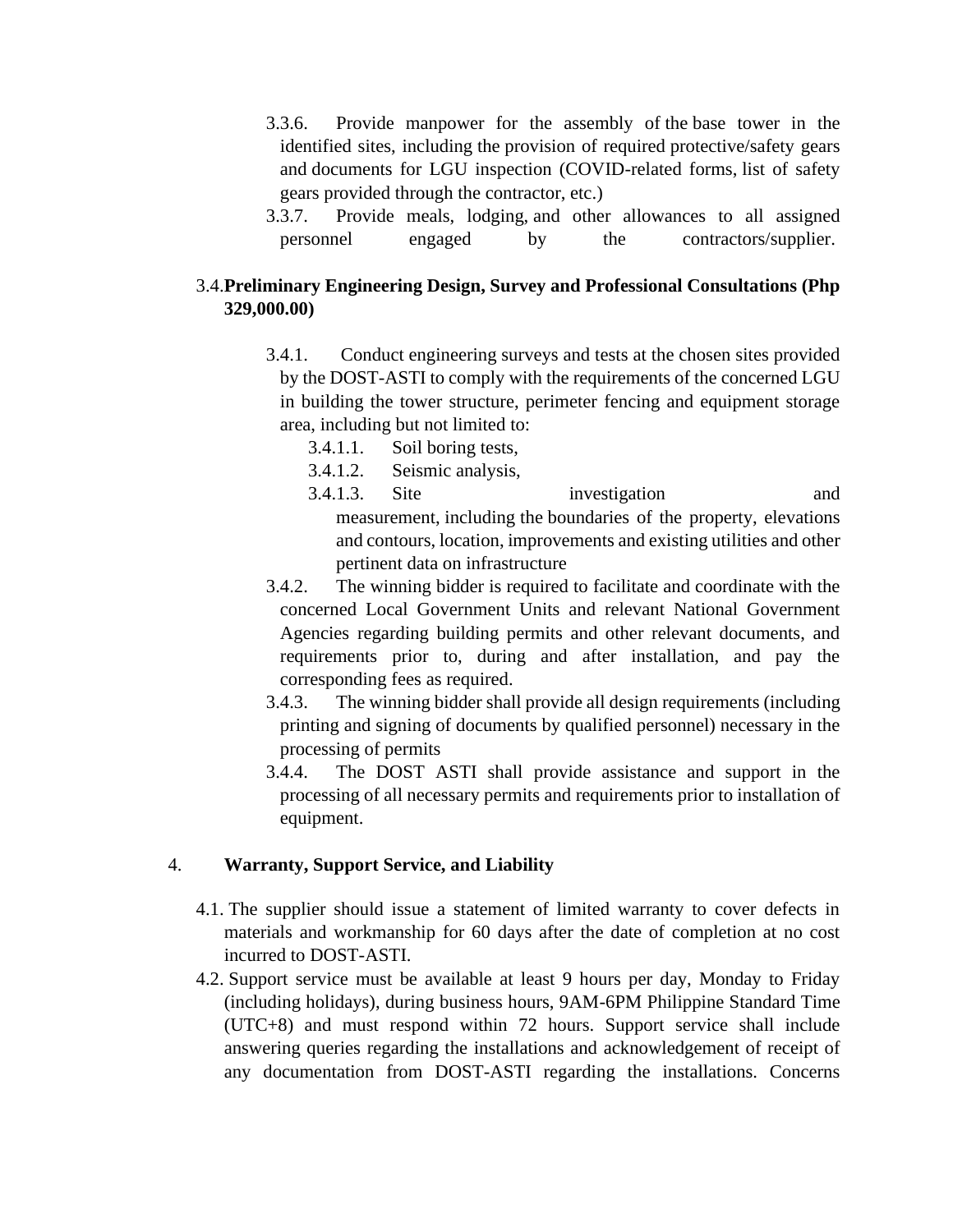needing on-site verification, action, and resolution should be coordinated with DOST-ASTI.

- 4.3. The supplier shall be held liable for any accidents and damage to property and surrounding areas caused by failure to implement the work site safety procedures and protocols.
- 4.4. The supplier shall be held liable for any accidents and damage to property and surrounding areas caused by defective materials and poor workmanship.

### **5. Other Information**

- 5.1. The Purchase Request referencing this TOR has reflected all the necessary information consistently as possible. If there are inconsistencies, all parties will refer to the information stated in this TOR.
- 5.2. The DOST-ASTI shall advise the winning bidder at least two (2) weeks prior to the final schedule and location for the execution of the above-mentioned activity. All requests for flexibility in the delivery and installation dates should be communicated in writing and must first be approved by the end-user.
- 5.3. The Supplier/contractor must have a safety plan and must have a trained first-aid provider which shall be available at the work site to render first aid if necessary. The supplier must also secure the work site to ensure that only authorized personnel are on the premises. The Supplier must implement the proper use of personal protective equipment (PPE) for its personnel and follow the current COVID-19 protocols/guidelines as recommended by the Inter-Agency Task Force (IATF).

### 6. **Approved Budget Contract**

- 6.1. The Approved Budget for the Contract is **Php2,922,000.00,** inclusive of all government taxes and other charges, which include the following:
	- 6.1.1. Cost of equipment, supplies, and materials during pre- and actual installation
	- 6.1.2. Transportation of equipment to and from the identified sites.
	- 6.1.3. Remuneration/professional fees of all manpower resources engaged by the contractor
	- 6.1.4. Incidental Expenses which include costs for structural investigation of the existing building, engineering surveys and investigations and mapping, CNC processing, support personnel/staff, and other out-of-pocket expenses (e.g., communication and coordination meetings).
- 6.2. Any request/approved extension of contract duration shall not involve any additional cost to the Government. All equipment, software, materials, and supplies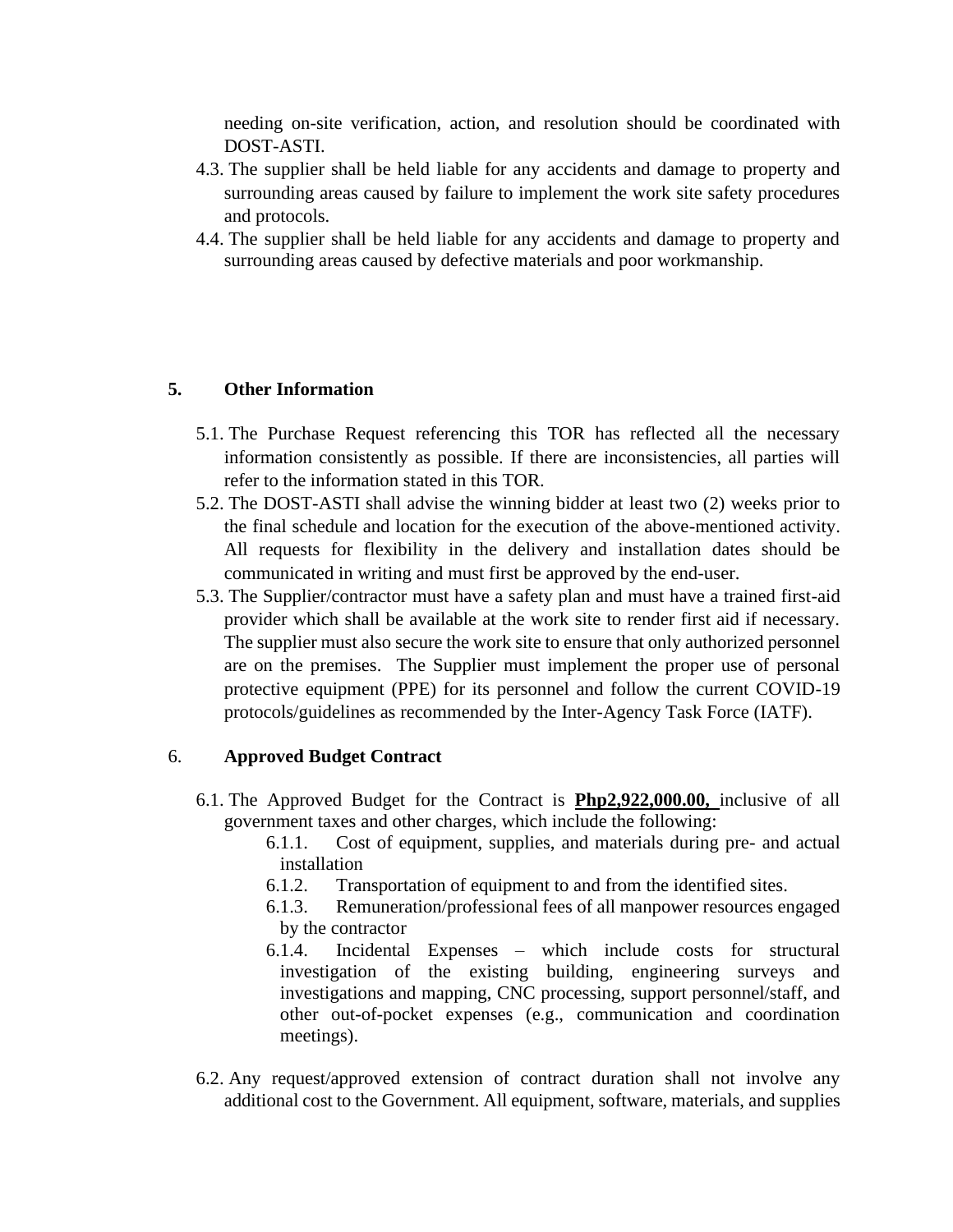acquired for the services shall be turned over to DOST-ASTI at the conclusion of the engagement.

6.3. No additional payment shall be provided, unless approved by the DOST-ASTI.

### **7. Mode of Procurement**

The guidelines on competitive bidding procurement shall be followed pursuant to Section 10 of the revised Implementing Rules and Regulations (IRR) of Republic Act (RA) 9184.

### **8. Delivery and Payment**

- 8.1. In the event that the end-user/DOST-ASTI will change the location for the installation due to unforeseen circumstances, the supplier may request to cancel the awarded item in the contract or request for additional cost to cover charges, but not to exceed 10% of the total contract price, subject to availability of project funds.
- 8.2. Delivery of all requirements shall be made by the Supplier within Sixty (60) calendar days upon issuance of Notice to Proceed (NTP).
- 8.3. The DOST-ASTI agrees to pay the following based on the schedules listed below:

| <b>SEQUENCE OF DEPOSIT</b>     | <b>PROVISIONS</b>                      |
|--------------------------------|----------------------------------------|
| $1st$ Payment (40% of the ABC) | Upon Completion of:                    |
|                                | Tower installation (Site 1)            |
|                                | Issuance/approval of permits (Site 1)  |
| $2nd$ Payment (40% of the ABC) | Upon Completion of:                    |
|                                | Perimeter fence (Site 1)               |
|                                | Tower installation (Site 2)            |
|                                | Issuance/approval of permits (Site 2)  |
| Last payment/ Balance (20% of  | Service Completion:                    |
| ABC)                           | 100% installation of Site 1 and Site 2 |
|                                | base tower                             |
|                                | 100 % completion of perimeter fence    |
|                                | (Site 2)                               |
|                                | Submission of all designs and other    |
|                                | related documents to DOST-ASTI         |

- 8.4. Payments will be released once a Certificate of Acceptance is issued by the enduser. All payments shall be subject to BIR Withholding Tax pursuant to existing BIR revenue regulations.
- 8.5. The payment shall be made upon its issuance of the billing statement and the corresponding Certificate of Rendered Service/s to the DOST-ASTI, subject to auditing and accounting rules and regulations.
- 8.6. Failure to comply with the Terms and Conditions of the contract will result in the payment of corresponding penalties/liquidated damages in the amount equal to one-